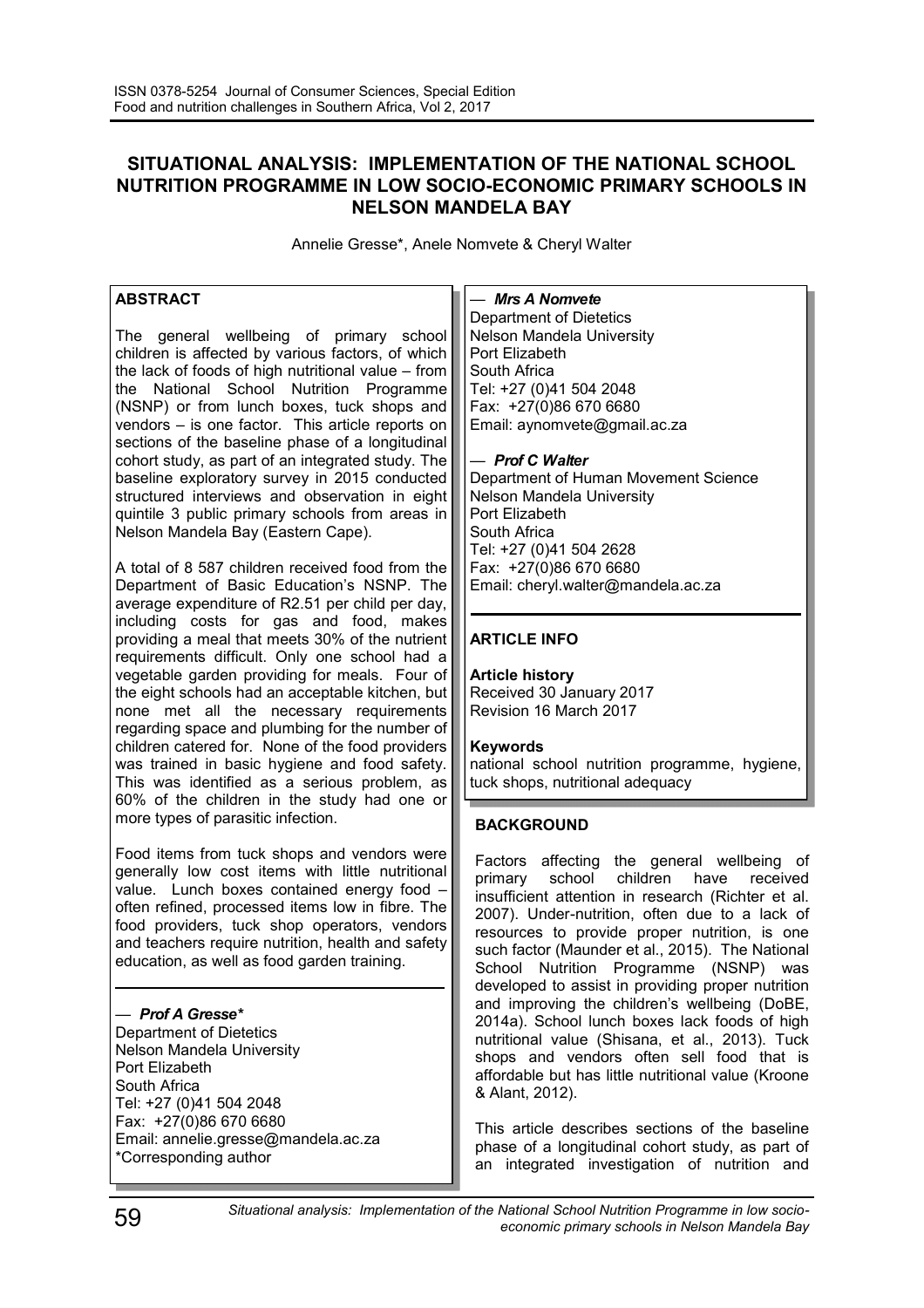learner well-being and the implementation of the NSNP in some schools in low socio-economic areas in Nelson Mandela Bay (Eastern Cape).

### **LITERATURE REVIEW**

Under-nutrition in young children is most serious in rural areas and in children whose parents have low educational status, low or no income, or live under poor environmental conditions (Iversen et al., 2011). In South Africa, one in every ten children is underweight, one in every five children is stunted, and deficiencies in micro -nutrients, such as vitamin A, iron and zinc, are common (Maunder et al., 2015). Most foodinsecure households lack variety in their diet (Naicker, et al., 2015) tending to spend on staple, affordable foods such as bread, maize (especially samp), tea and sugar, while foods from groups such as fruit and vegetables are considered too expensive. These choices increase the risk of micro-nutrient deficiencies (Mpontshane et al., 2008). Nutritional support from the NSNP could be valuable in increasing dietary diversity, general nutritional status and encouraging more balanced diets later in life.

Concurrent with under-nutrition, the South African National Health and Nutrition Examination Survey (SANHANES-1) reported that childhood obesity and overweight are escalating in South Africa, especially in formal and informal urban areas (Shisana et al., 2013). The SANHANES-1 reported a combined overweight and obesity prevalence of 13.5 percent for South African children aged six to 14 years. This is higher than the global prevalence of ten percent in school children, but lower than current levels of 32.6 percent for combined overweight and obesity in children aged six to 11 years in the United States of America (USA) (Mchiza & Maunder, 2013).

Overweight children have increased risks of adult overweight and obesity, associated with increased risks of hypertension, coronary heart disease, diabetes, stroke and some forms of cancer (Steyn & Temple, 2008). Thus, a focus on child health may have positive effects on societal progress, lessen the prevalence of the global burden of disease, and prevent some childhood deaths.

Many factors influence lunch box practices, including peer pressure, children's perception of 'what is better food', food availability, support at home and the time required to pack lunch boxes (St. Onge, et al., 2003; Shishana, et al., 2013). The SANHANES-1 study demonstrated that school children who did not bring lunch boxes also often skipped breakfast, and that the majority relied on food availability at school from tuck shops, vendors and the NSNP (Shisana et al., 2013).

Pocket money influences dietary intake. However, many children prefer foods high in fat, salt and sugar available at tuck shops and vendors outside schools, and not healthy alternatives (Feeley, 2011 as reported in DoBE, 2014b; Kruger & De Villiers, 2011; Shisana et al., 2013). Soft drinks, affordable and acceptable, are similarly available from tuck shops and vendors. There has been a 56% increase in the consumption of soft drinks per person in South Africa from 2002 to 2012 (Tugendhaft et al., 2015).

The principles of the NSNP programme are grounded in Section 18 of the Constitution as part of the declaration of the provision of basic education as a right for all (Buhl, 2010). The National and Provincial Departments of Education are accountable for the management and utilisation of programme funds, as guided by national policies and legislation, as well as for monitoring the implementation of the programme at schools.

A national and provincial monitoring and evaluation process determines which schools receive grant money. Not all schools participate: the DoBE targets schools in lowincome (Quintile  $1 - 3$  schools) and rural areas, focussing on those most in need. It is estimated that 9.1 million public school children in the 2013/2014 school year benefitted from school feeding, with more than 1.6 million of these being children in the Eastern Cape, in 3 968 schools (DoBE, 2014a).

The NSNP aims to improve the quality of education by enhancing children's learning capacity, encouraging regular attendance and punctuality, decreasing gender disparity, addressing micronutrient deficiencies, and alleviating short-term hunger by providing food that will supply 30% of the daily energy requirements of the child (Van Stuijvenberg, 2005; Buhl, 2010). The NSNP promotes school gardening to stimulate local farm production and a healthy lifestyle (DoBE, 2014a). Menus are based on the Food Based Dietary Guidelines and should include fresh fruit and vegetables (Vorster, et al., 2013).

*Situational analysis: Implementation of the National School Nutrition Programme in low socio-economic primary schools in Nelson Mandela Bay* 60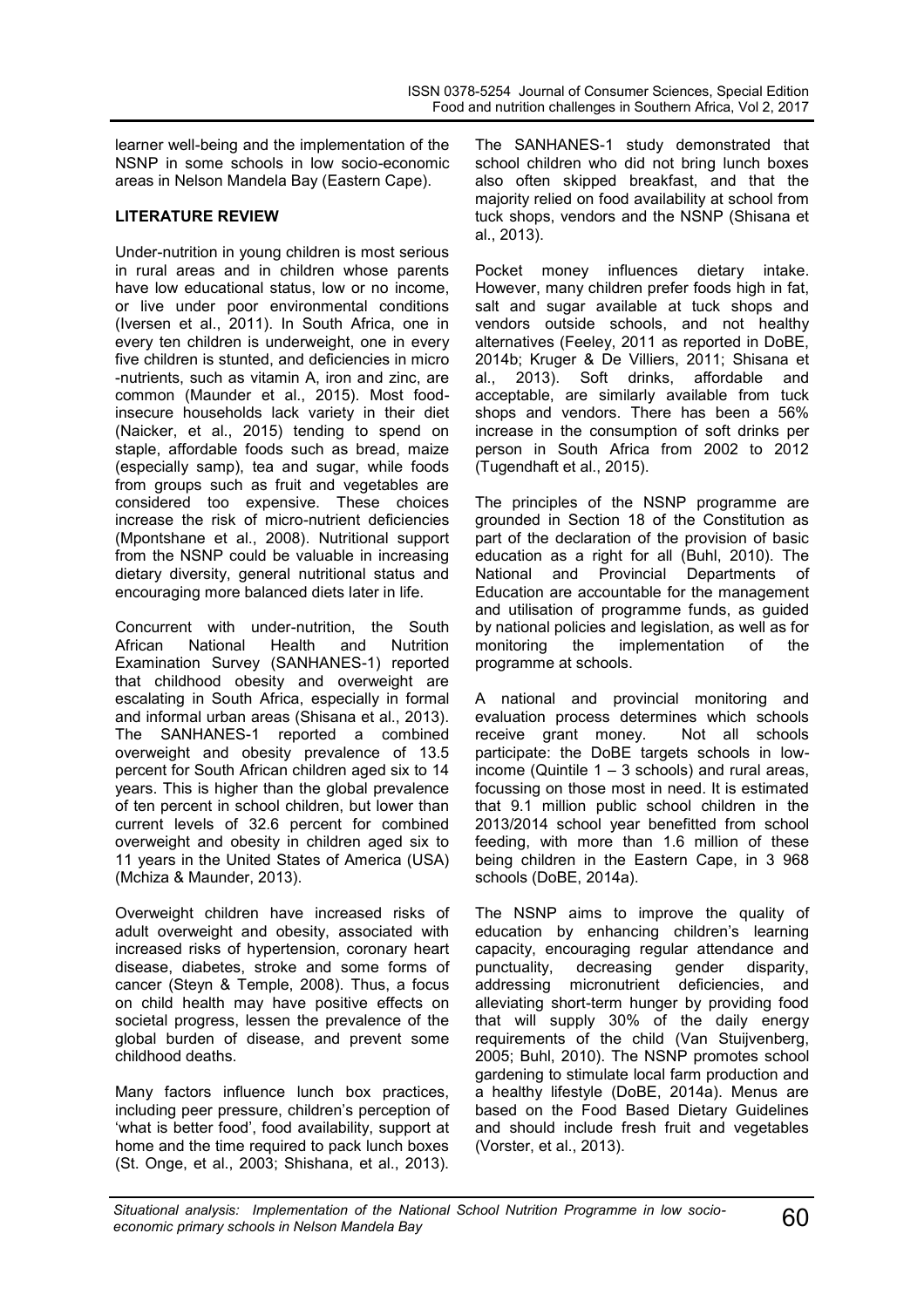The DoBE, with the Department of Health (DoH), provides menu options for schools which offer meals to meet at least 30% of the daily requirements for energy, protein, calcium, iron, zinc and vitamin A. Meals should offer a protein, a starch, and at least one green and one yellow, red or orange vegetable. Fats and oils, and iodized salt, should be used in moderation. Common ingredients in South African school meals include: samp, beans, rice, canned fish, soya, fortified maize meal, fortified bread, fruits and vegetables (Department of Education, 2009; Buhl, 2010).

The programme relies on regional structures that can result in uneven implementation (Buhl, 2010), and there are challenges with food distribution. Adequate stock to provide food according to the prescribed menus is usually available at urban schools but not always at rural schools.

Other challenges for the NSNP include:

- School children may receive less food at home as some parents argue that the children now obtain food at school; parents need education on the programme objectives (Buhl, 2010);
- Where cooking facilities are not available schools may choose "cold" menus (brown bread, margarine, peanut butter or jam) without that fruit and vegetables that ensure adequate micro-nutrient consumption (Buhl, 2010);
- The programme encourages the use of local resources, gardens and food products, but this is not a written policy (DoBE, 2014a) ;
- The creation of employment for local women volunteers to assist with food production is encouraged: however, these women may lack the knowledge and skills to provide nutritious meals (DoBE, 2014a);
- Water is often lacking in food preparation areas despite most menus requiring water (Faber, et al., 2013);
- The basic equipment and utensils for preparing and serving meals are often lacking (Buhl, 2010);
- There are no official food suppliers, leading to variation in quality and quantity of food served (DoBe, 2014a);
- Theft and corruption may result from poor

control (Buhl, 2010);

- Poor food safety may result from a lack of hygiene (Buhl, 2010);
- In the 2013/2014 financial year, only nine schools in the Eastern Cape could be physically visited to monitor the programme (DoBE, 2014a).

### **AIM AND OBJECTIVES**

As there are continuing problems with nutritionally adequate school meals (Shisana et al., 2013; DoBE, 2014a), it is important to understand how the NSNP operates at primary school level. To this end, the study reported here investigated the efficacy and compliance of food provision by the NSNP at eight lower socio-economic primary schools.

The objectives were to determine:

- The efficacy and compliance of the programme compared with the nutritional requirements for children;
- The efficacy and compliance of the facilities and equipment compared with the prescriptions of the DoBE;
- Alternative sources of food;
- Whether basic hygiene and safety requirements are met.

# **METHODOLOGY**

### **Study area**

The study was conducted in historically black and coloured public primary schools from Nelson Mandela Bay (Eastern Cape, South Africa). Eight quintile three schools were purposively selected.<sup>1</sup> There were no quintile 1 or 2 schools in the longitudinal study areas.

# **Study design**

The longitudinal cohort study, called the DASH study (Disease, Activity and School Children's Health), consists of three cross-sectional surveys (baseline, midpoint and final follow-up) from February 2015 to March 2017.

This article describes the baseline qualitative exploratory survey in order to identify factors influencing food provision according to the NSNP guidelines which directly and indirectly

 $1$  Quintile 3 schools: The quintile system allocates all government schools into one of five categories, quintile 1 schools being the poorest. The quintile to which a school is assigned is based on the rates of income, unemployment and illiteracy within the school's catchment area. Schools in quintiles 1 to 3 have been declared no-fee schools and are on the NSNP.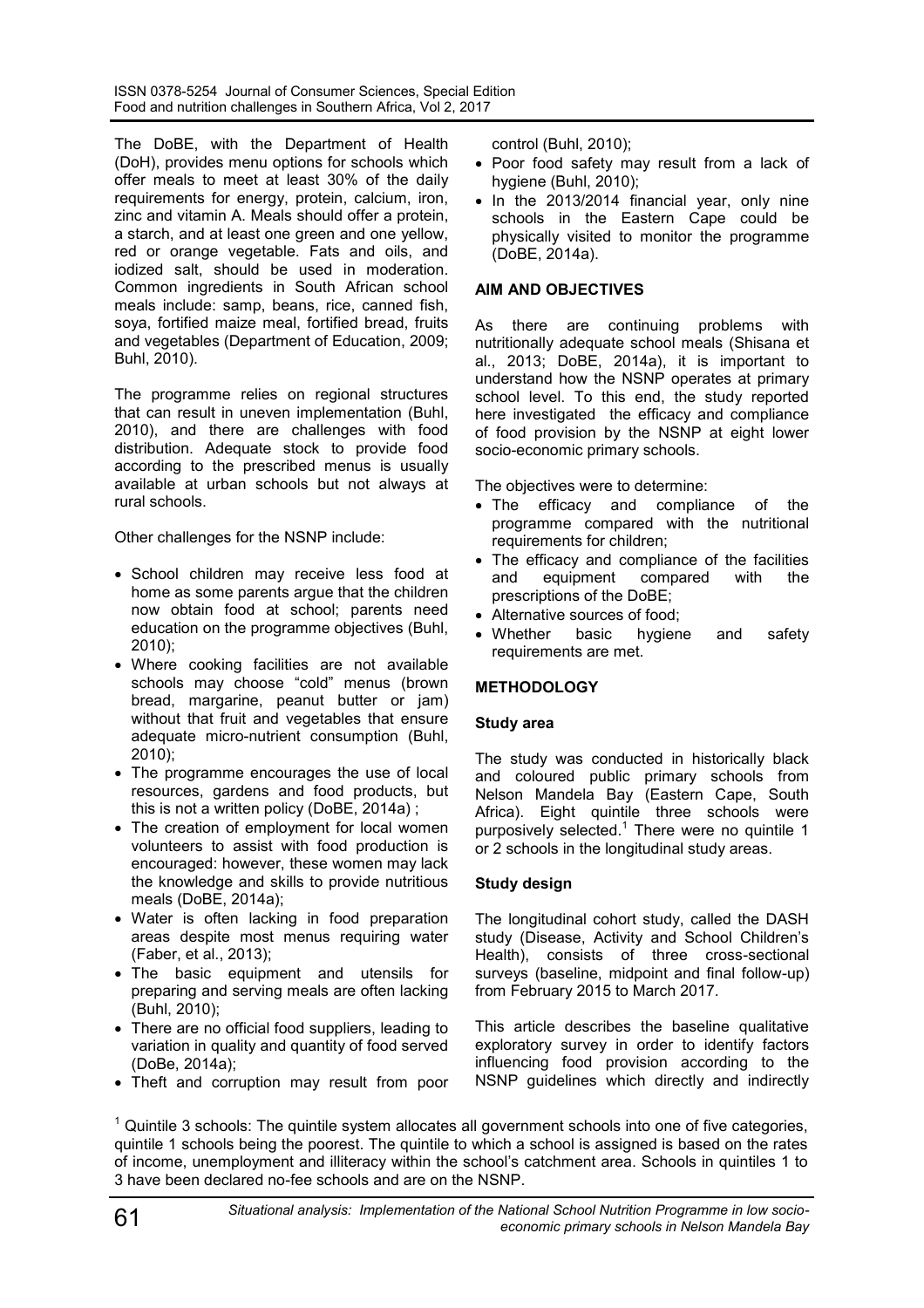influence the nutritional well-being of the children. The data were collected by means of a structured interview and observation.

### **Sample size**

The number of schools chosen for the study was based on achieving sufficient precision in estimating the prevalence of soil-transmitted helminth infections in the children, a factor identified as critical to the well-being of the children and one of the main areas of investigation in the overall study. For the crosssectional baseline study, the sample size was calculated based on the prevalence of soil-<br>transmitted helminth infections (p, of transmitted helminth infections (p, of approximately 3 %), the average number of children per school (B, of 150 in Grade 4 that was the focus group for treatment), and an intraclass correlation coefficient for the clustering of outcomes within schools (ICC, of 0.15). This resulted in eight clusters (schools) identified in the township areas of Nelson Mandela Bay (Yap, et al., 2015).

#### **Study participants**

This part of the baseline survey describes the responses of the volunteers who produce the food, teachers involved in the management and co-ordination of the NSNP and tuck shops, and vendors outside the school grounds. Structured interviews were conducted with personnel who manage the tuck shop and NSNP and who cook and buy the food, as well as with vendors. Twelve interviews were held in each of the eight schools.

#### **Data collection and management**

The questionnaire for the structured interview was developed to determine the facilities available and procedures followed regarding food production. It was piloted at two schools. After minor adjustments, data were gathered from all eight schools in March 2015.

In addition, the questionnaire used by the DoH to assess hygiene in food production (including personal hygiene, food hygiene and hygiene of the premises) was adjusted and piloted along with the situational analysis questionnaire to determine the level of food hygiene during food production in the schools (National Department of Health, 2015). The questionnaire included sections on: who provided and prepared the food; the equipment and hygiene of the food preparation process and premises; funding; the

menu; what was prepared; portion sizes; information on the tuck shop and items sold;

information regarding vendors who sold food to the children; the items that they sold; and the contents of the children's lunch boxes.

The total amount of each food item produced was weighed and divided by the number of children who received food on that day at a specific school in order to determine the average portion sizes of the various food items given to children. As a follow-up to responses in the structured interviews, practices and problems were identified through observations by a trained dietitian.

Data were entered on a Microsoft Excel (2013) spread sheet and averages and ranges were determined where applicable.

Additional data were collected in the larger study but are not reported on here. These data included the parasitic infection rate and stunting. A single stool and a single urine sample were collected to determine parasitological infestation, specifically helminth and intestinal protozoa infections. Light microscopy was used for identification. Anthropometric indicators (i.e. height and weight) and calculated z-scores were used to determine stunting.

### **Ethical considerations**

Ethical clearance for the study was obtained from the Ethics Committee Northwest and Central Switzerland (EKNZ) in Basel, Switzerland, as well as the appropriate ethics committees of the Nelson Mandela Metropolitan<br>University (NMMU), the Eastern Cape University (NMMU), the Eastern Cape Department of Education and the Eastern Cape Department of Health.

Written informed consent was obtained from the school principals and staff involved in food provision for this reported section of the study. Confidentiality and anonymity were ensured by not including any names of participants. Participation was voluntary, and participants could withdraw from the study at any time without consequences and further obligation.

### **RESULTS AND DISCUSSION**

The survey and observation results will be discussed as follows: provision of food; adequacy of facilities and equipment; hygiene and safety during production; and food sources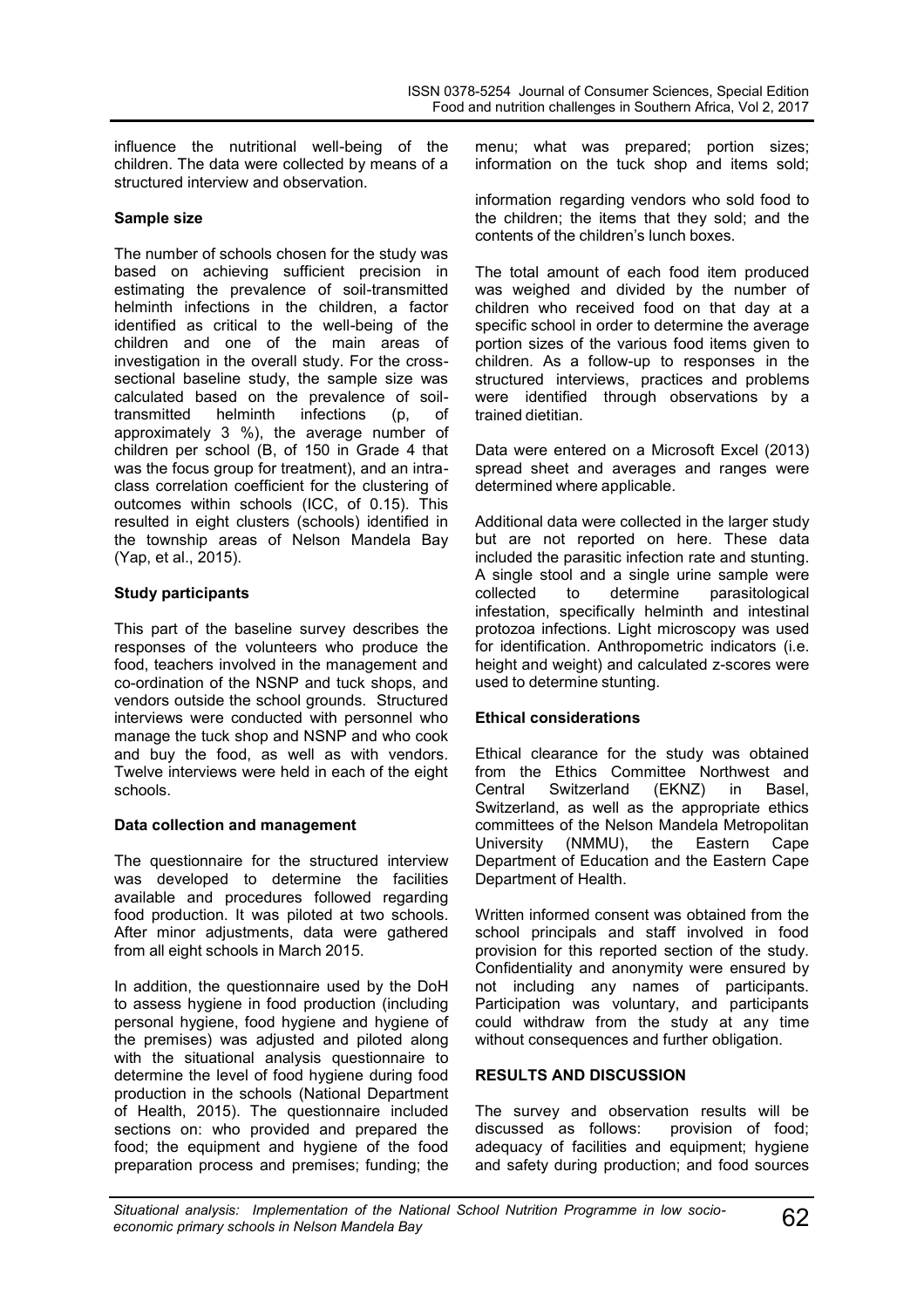# **TABLE 1: NSNP GRANTS PER SCHOOL**

| <b>School</b> | Number of children (n) | R/learner/day |
|---------------|------------------------|---------------|
|               | 830                    | 2.50          |
| ∩             | 1272                   | 2.25          |
| ົ<br>J        | 1332                   | 2.33          |
|               | 1401                   | 3.17          |
| 5             | 890                    | 2.35          |
| 6             | 1155                   | 2.50          |
|               | 937                    | 2.62          |
| 8             | 770                    | 2.42          |
| Average       | 1073                   | 2.51          |

# **TABLE 2: WEIGHTED FOOD GROUPS**

| Food group         | <b>Average cooked portion</b> | Range        |
|--------------------|-------------------------------|--------------|
| Protein            | 31 g                          | $29 - 40q$   |
| Starch             | 55 <sub>g</sub>               | $30 - 60$ g  |
| Vegetables & Fruit | 48 g                          | $10 - 120$ g |

### **TABLE 3: NUTRIENTS OF A TYPICAL SCHOOL MEAL AS PROVIDED BY THE SCHOOLS, COMPARED TO DIETARY REFERENCE INTAKE**

| <b>Requirements</b> | Recommended       | Recommended 30% re-<br>quirements | Average provision by<br>schools |
|---------------------|-------------------|-----------------------------------|---------------------------------|
| Average energy      | 8 000 kJ          | 2 400 kJ                          | 655.9 kJ                        |
| Range of energy     | 6 900 - 9 570 kJ  |                                   |                                 |
| Average protein     | 35g               | 10.5 g                            | 10.2 g                          |
| Range of protein    | $19 - 52$ g       |                                   |                                 |
| Average Vitamin A   | $360µq$ RE        | 108 $\mu$ g RE                    | 386.12 µg RE                    |
| Range of Vitamin A  | $275 - 445$ µg RE |                                   |                                 |
| Average Iron        | 4.82 mg           | $1.45$ mg                         | $0.65$ mg                       |
| Range of Iron       | $4.1 - 5.9$ mg    |                                   |                                 |

(DRI, 2005)

other than the NSNP.

### **Food provision**

In total, 8 587 children (approximately 95% of all children in these schools) received an early lunch between 10 am and 11 am as part of the NSNP at the eight schools. See Table 1. The food providers and teachers reported that some children (especially older children) did not participate because of peer pressure, with the NSNP seen as "not cool".

All the schools kept to the prescription (DoBE, 2014a) of one food server (a volunteer who earns a stipend of R840 per month) for every 200 children. The funds received from the DoBE varied, depending on the administration and the total number of children that were reported to the Department. The DoBE

calculated the cost of an average meal as R2.58 in the 2014/2015 financial year in the Eastern Cape (DoBE, 2014a). The grant is also used for the gas used in cooking, and payment of the volunteers (DoBE, 2014a). It is difficult to provide a meal that meets 30% of the daily nutritional requirements of the children with these funds. Only one school had a vegetable garden contributing to food for meals.

All schools sought to keep to the prescribed menu but with some variations to ensure better acceptability of the meals, or due to the unavailability of certain ingredients. As the food was not always tasty, much food waste was observed which, however, was not measured in this study.

Portion sizes varied greatly between the various schools in the study; the weights of the portions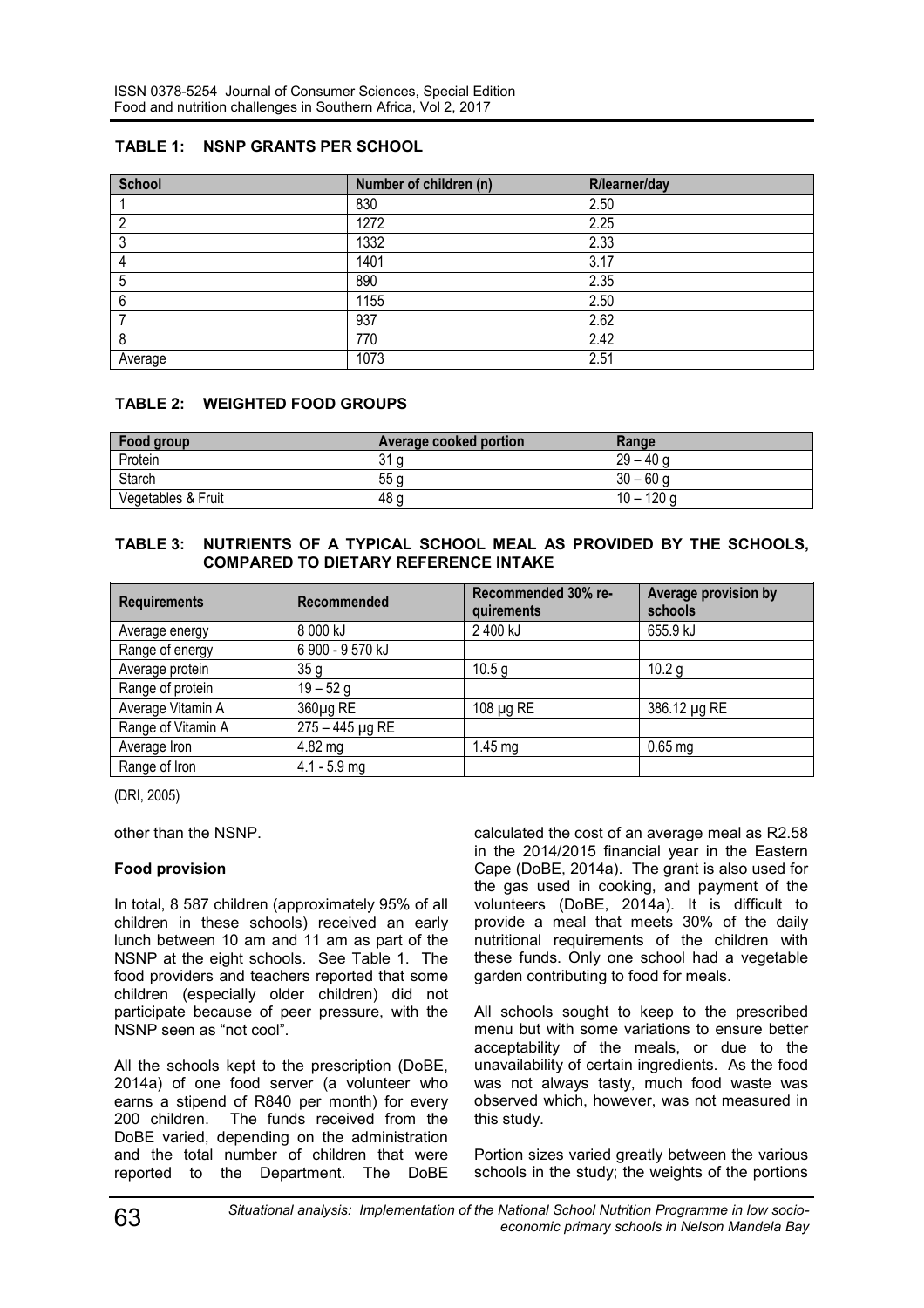|  | TABLE 4: MEAN ANTHROPOMETRIC MEASUREMENTS, HAEMOGLOBIN VALUES AND |  |  |
|--|-------------------------------------------------------------------|--|--|
|  | <b>PARASITE INFECTION RATES OF GRADE 4 CHILDREN (N = 934)</b>     |  |  |

|                                            | <b>ASL infectiona</b>      | TT infection <sup>b</sup>  | Not infected with<br><b>ASL or TT</b>     | HP infection <sup>c</sup> |
|--------------------------------------------|----------------------------|----------------------------|-------------------------------------------|---------------------------|
| Infection rate<br>$n$ (%)                  | 248(26.6)                  | 207 (22.2)                 | 635 (68.0)                                | 434 (46.5)                |
| Mean weight (kg)<br>n (range)              | 28.4<br>$(27.7 - 29.1)$    | 27.8<br>$(27.0 - 28.5)$    | 31.6<br>$(31.0 - 32.2)$<br>$p = 0.011$    |                           |
| Mean height (cm)<br>n (range)              | 131.8<br>$(130.9 - 132.6)$ | 131.1<br>$(130.1 - 132.1)$ | 133.9<br>$(133.3 - 134.5)$<br>$p = 0.009$ |                           |
| Mean BMI (kg/m <sup>2</sup> )<br>n (range) | 16.2<br>$(16.0 - 16.5)$    |                            | 17.5<br>$(17.2 - 17.7)$<br>$p = 0.024$    |                           |
| Wasted <sup>d</sup> n $(\%)$               | 17(6.9)                    | 16(7.7)                    | 15(2.4)<br>$p = 0.418$                    |                           |
| Stunted <sup>e</sup> $n$ <sup>(%)</sup>    | 47 (19.0)                  | 47 (22.7)                  | 37(5.8)<br>p 0.006                        |                           |
| Mean haemoglobin<br>$(g/ I)$ n (range)     | 120.4<br>$(119.2 - 121.6)$ | 119.5<br>$(118.3 - 120.6)$ | 123.1<br>$(122.3 - 123.8)$<br>$p = 0.009$ |                           |

<sup>a</sup>Prevalence of *Ascaris lumbricoides* infection, irrespective of co-infections

*b* Prevalence of *Trichuris trichiura* infection, irrespective of co-infections

<sup>c</sup>Prevalence of *Heliobacter pylori* infection, irrespective of co-infections

<sup>d</sup> Wasting:  $\leq$  - 2 BMI z score

e Stunting:  $\leq$  - 2 HA (Height for age) z score

p-values calculated for difference between children infected with ASL and TT and those not infected.

(Müller, *et al.*, 2016)

of individual food groups are reported in Table 2.

In Table 3, an average meal, based on the average portion size for the eight schools, of chicken (31g), carrots (48g) and rice (55g) (the most favoured meal in the schools surveyed) is compared with the Dietary Reference Intake (DRI) for children from six to 14 years of age (DRI, 2005).

Compared with the average recommended energy requirements of children, it is clear that the energy provided by the meal did not meet the required 30%. It was not possible to examine the range of energy provided as no specific school provided the smallest or biggest portions for all the food groups. Although the other nutrients were not as deficient in energy as this specific meal, the required 30% of the nutritional requirements that should be met by the school meal will usually not be met. Children at these lower socio-economic schools are often older than the national age norm for their grades, and this suggests a more serious impact. If, in addition, it is taken into account that parents may provide less food to children

because of the meal served at school (Buhl, 2010), the lack of a nutrient-dense lunch may cause an increase in malnutrition in the area.

Mean anthropometric measurements, haemoglobin values and parasite infection rates of grade four learners (the intervention group) in the eight schools are given in Table 4. Stunting was observed in 10% of the children, while wasting was recorded in 4%. On the other hand, 5% of the children were found to be overweight or obese (Müller, et al., 2016). Chronic undernutrition in the children is reflected by the prevalence of stunting and the results indicate that the prevalence increased as primary school children became older. This reflects chronic under-nutrition and inadequate access to protein as part of the daily diet of these children, as also found by Nhlapo et al. (2015).

Investigation is needed as to the prevalence of stunting in relation to the smaller portion sizes and the fact that children, especially older children, did not always eat the NSNP meal provided. Furthermore, the increase in obesity in school children needs attention (Mchiza &

*Situational analysis: Implementation of the National School Nutrition Programme in low socio-economic primary schools in Nelson Mandela Bay* 64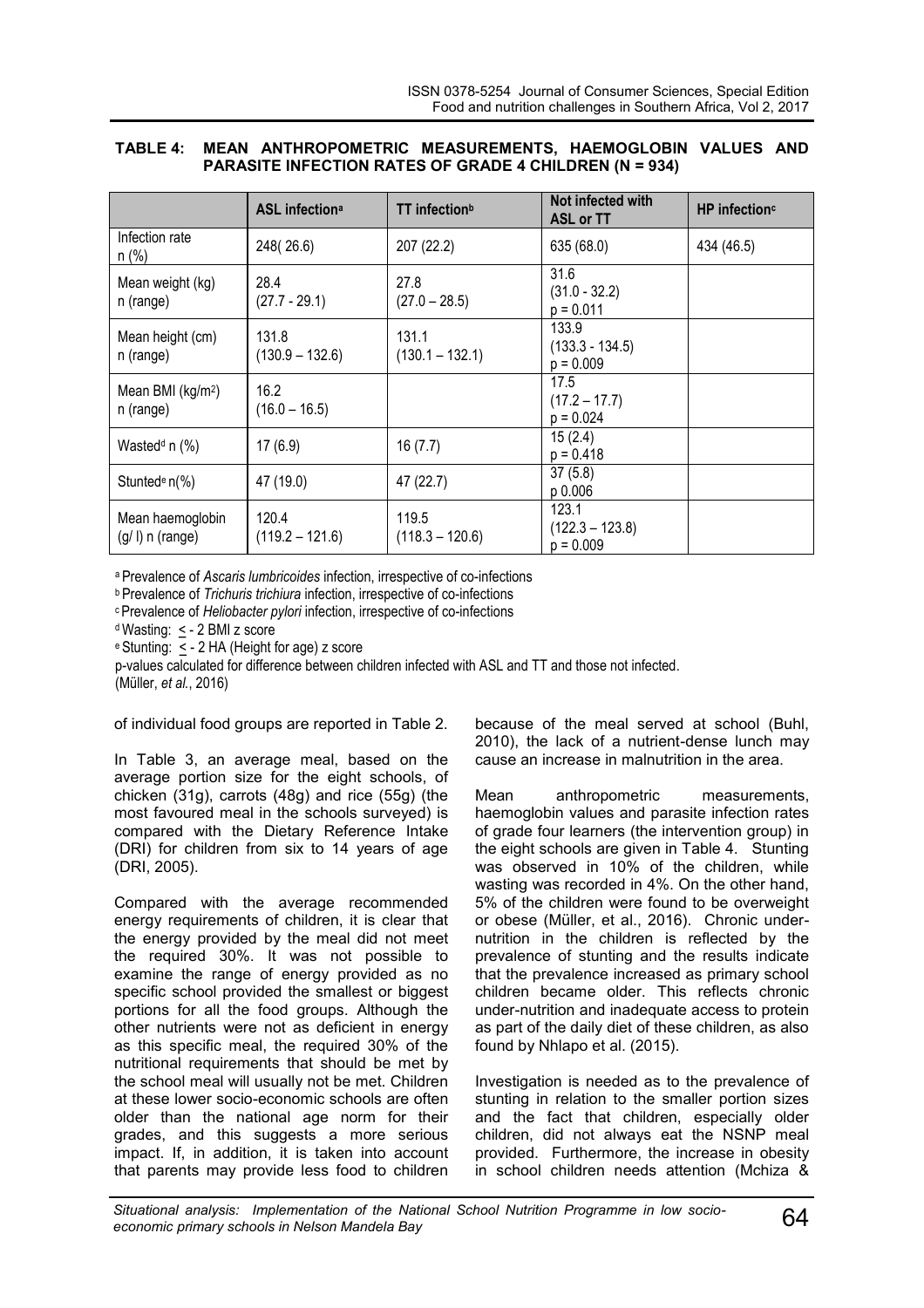| <b>School</b>   | Tuck shop available | <b>Vendors available</b> | Children that bring lunch boxes to school<br>(%) |                             |
|-----------------|---------------------|--------------------------|--------------------------------------------------|-----------------------------|
|                 |                     |                          | Grade 0-4<br>$n = 5635$                          | Grade $5 - 7$<br>$n = 2952$ |
|                 | No                  | Yes                      | 80                                               | 50                          |
| 2               | Yes                 | Yes                      | 100                                              | 40                          |
| 3               | No                  | Yes                      | 90                                               | 20                          |
| 4               | No                  | Yes                      | 80                                               | 40                          |
| 5               | No                  | Yes                      | 55                                               |                             |
| $6\overline{6}$ | Yes                 | Yes                      | 80                                               | 20                          |
|                 | Yes                 | No                       | 70                                               | 20                          |
| 8               | Yes                 | No                       | 20                                               | 20                          |
| Average         |                     |                          | 72.0                                             | 26.2                        |

## **TABLE 5: FOOD SOURCES, OTHER THAN THE NSNP AVAILABLE AT SCHOOLS**

Maunder, 2013). Another area for investigation would be the reasons why children do not bring lunch boxes to school, including the influences of peer pressure or preference.

### **Facilities and equipment**

Four of the eight schools had an acceptable kitchen for food provision. However, none met all the necessary requirements regarding space, plumbing and electricity for the number of children catered for. None of the schools had the minimum required amount of equipment and utensils prescribed by the DoBE. There were no measuring cups and spoons, and a limited number of cutting boards, if any. Funds for the necessary large equipment were not available. Only four of the schools had adequate storage facilities.

# **Hygiene and safety during food production**

No food provider had been trained in basic hygiene and food safety. This was identified as a serious problem, as 60% of the children in the study had one or more types of parasitic infection (see Table 4).

All food providers wore uniforms and caps. All knew that they should wash their hands often, but none did so between tasks, often due to a lack of water and insufficient equipment and utensils. Only one food production area had a hand washing basin and soap, but with cold water only, and no towels. Two schools did not wash fresh fruit and vegetables before preparation.

Only one school used different chopping boards for raw and cooked foods. In the other schools the few chopping boards available were used for all food groups, with no distinction between raw and cooked foods, protein and other foods. Chopping boards were also not washed properly between the preparation of different items.

None of the food handlers used disposable gloves when serving food. Serving spoons were used, but were insufficient in all schools (as were spoons with the correct measurements).

Although no school had an official cleaning programme for food production, the floors in all but one school were clean during preparation, and were cleaned daily. Despite the lack of water in some production areas, the utensils and equipment used were clean and were also cleaned after use.

None of the food production areas had fire extinguishers. Gas was used for cooking and the lack of fire extinguishers poses a serious threat.

# **Other sources of food**

Table 5 provides information on other sources of food.

Four of the schools had tuck shops selling snacks such as sweets, crisps and both carbonated and non-carbonated cold drinks. Prices were fair (cost price plus less than 10%) so that children could afford them. The percentage of children who brought money to buy snacks and/or lunch at the tuck shops or vendors ranged from 10% to 60% across the eight schools, with an average of approximately 45%.

It was found that school tuck shops often sell products high in sugar and fat. These encourage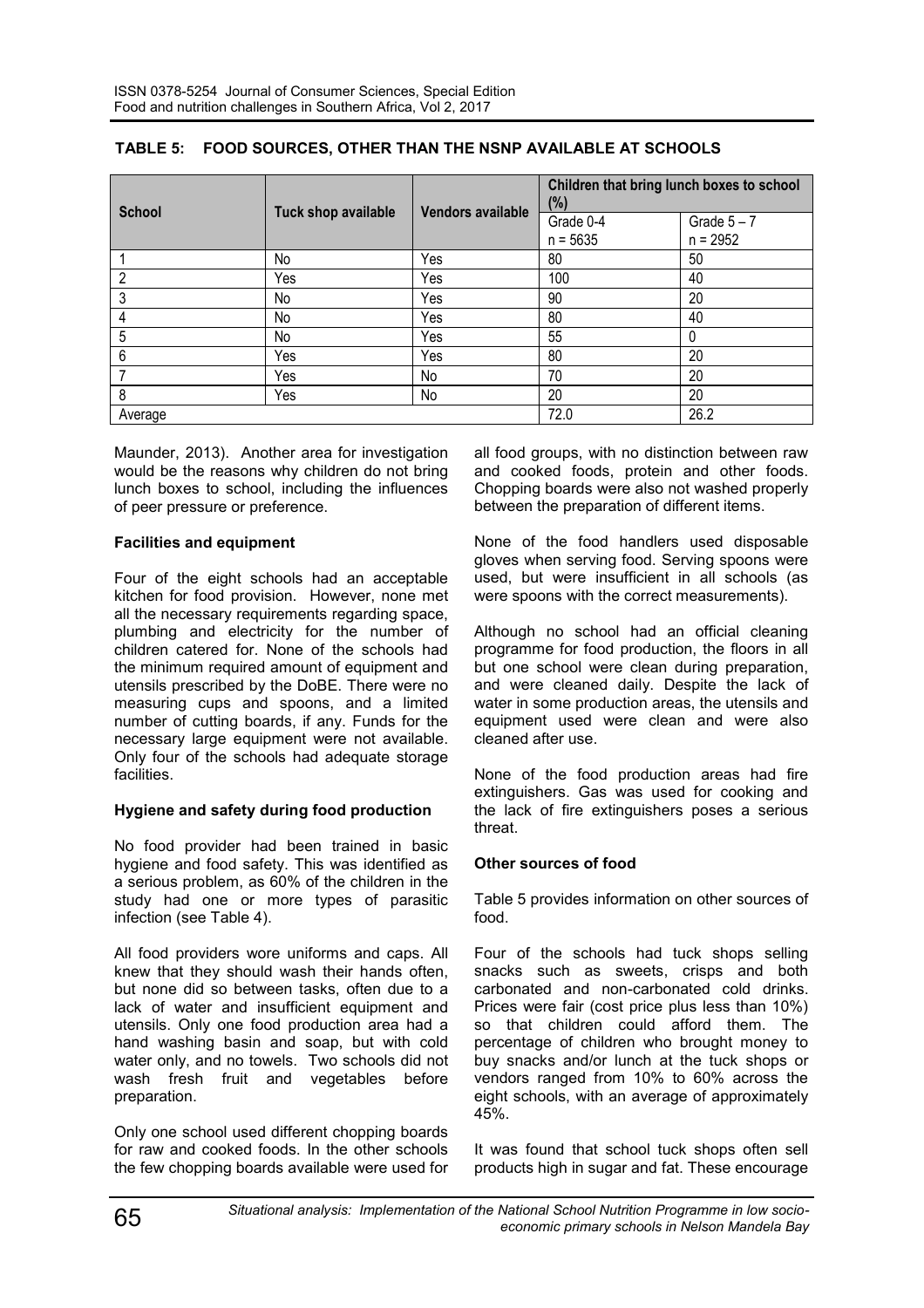an unhealthy lifestyle that could later lead to non -communicable diseases (Wiles, et al., 2011). A number of South African policies and guidelines provide ideas for healthy items to be sold at tuck shops (DoBE, 2014b), but there is no specific solution (Kruger and De Villiers, 2011). However, the tuck shop is often where children buy lunch and it is important to investigate the provision of low fat, low salt, nutrient dense food options at affordable prices.

At all the schools, except for two that had tuck shops, vendors had spaces on the pavement outside the school premises to sell cheap items such as sweets, cold drinks, ice pops, popcorn, vetkoek and cooked chicken feet. Prices were fair so that children could afford them, and varied from 20 cents for single sweets to 50 cents for a small amount of crisps, popcorn, a lollipop or a non-carbonated cold drink. Chicken feet sold for 70 cents per item and chicken heads at 50 cents per item.

Vendors were active outside the schools from early in the school day and 30 - 60 % of children regularly bought from them. Training for these vendors to include less high fat, high salt foods and more nutrient dense options, as in the case of the tuck shops, can contribute to improved health. However, this is a greater challenge than the training of tuck shop managers as they are not part of the school system and are not accountable to the same structures.

Children from all the schools brought lunch boxes. These were counted by teachers on the day that the specific schools were visited. More children in lower grades brought lunch boxes (72.0%) than those in higher grades (26.2%): see Table 5.

Children had a variety of food items in their lunch boxes, according to what was available at home, but white bread (with polony, cheese, peanut butter or jam) was the staple lunch item. The lunch boxes mostly contained a large starch portion with a high glycaemic index and some protein (often higher in fat and salt) but no fruit and vegetables. As it is not easy to inform parents regarding healthy options for lunch boxes, education will have to be aimed at the children. Healthy eating is part of the curriculum in various grades in the primary school syllabus, but the researchers found in an unpublished study that teachers do not always give attention to this (Gresse, et al. unpublished). The limited variety of foods available at the homes in the research areas must also be taken into

consideration.

#### **CONCLUSIONS AND RECOMMENDATIONS**

In a baseline exploratory study of eight schools, the data are of limited value. However, the trends are clear and are confirmed by the annual reports of the Department of Basic Education (DoBE, 2014a) and other research (Richter, et al., 2007; Buhl, 2010; Kruger and De Villiers, 2011; Wiles et al., 2011). The next phase of the project will examine the planning, execution and evaluation of remedial plans.

Schools follow the guidelines for the NSNP as far as possible, but there is a need for more training in hygiene and safety, improvement in the taste of food, more variation in recipes, and better portioning.

Due to the high level of parasitic infection, special attention should be given to hand washing, use of separate cutting boards (especially for cooked and raw foods), washing of utensils before use for a different dish (especially after raw food was prepared with the utensils), washing of raw vegetables and fruit before preparation, and the separation of cooked and raw foods.

Equipment such as hand washbasins, soap and hand towels, and running hot water in the food preparation area, together with utensils such as portioning scoops, are necessary for proper implementation of hygiene and portioning. Advice to schools on fundraising for such items can be beneficial.

From Table 3 it seems that the food provided in the NSNP at these schools does not provide at least a third of the daily nutritional requirements of the children, especially in the energy and iron requirements, and there is much waste as children do not always find the meals tasty. This was confirmed by Nhlapo et al. (2015) in other schools. If the results regarding parasitic infection, wasting and stunting, as presented in Table 5, are considered, better adherence to the NSNP and an increase in the provision of food for the children are essential, in addition to an effective deworming programme (not discussed in this study).

The DoBE recipe book with low cost basic recipes to add taste and variety (DoBE, 2013) can be used in training. The meals prescribed by the DoBE have been analysed for nutritional content and, with correct portion sizes, will

*Situational analysis: Implementation of the National School Nutrition Programme in low socio-economic primary schools in Nelson Mandela Bay* 66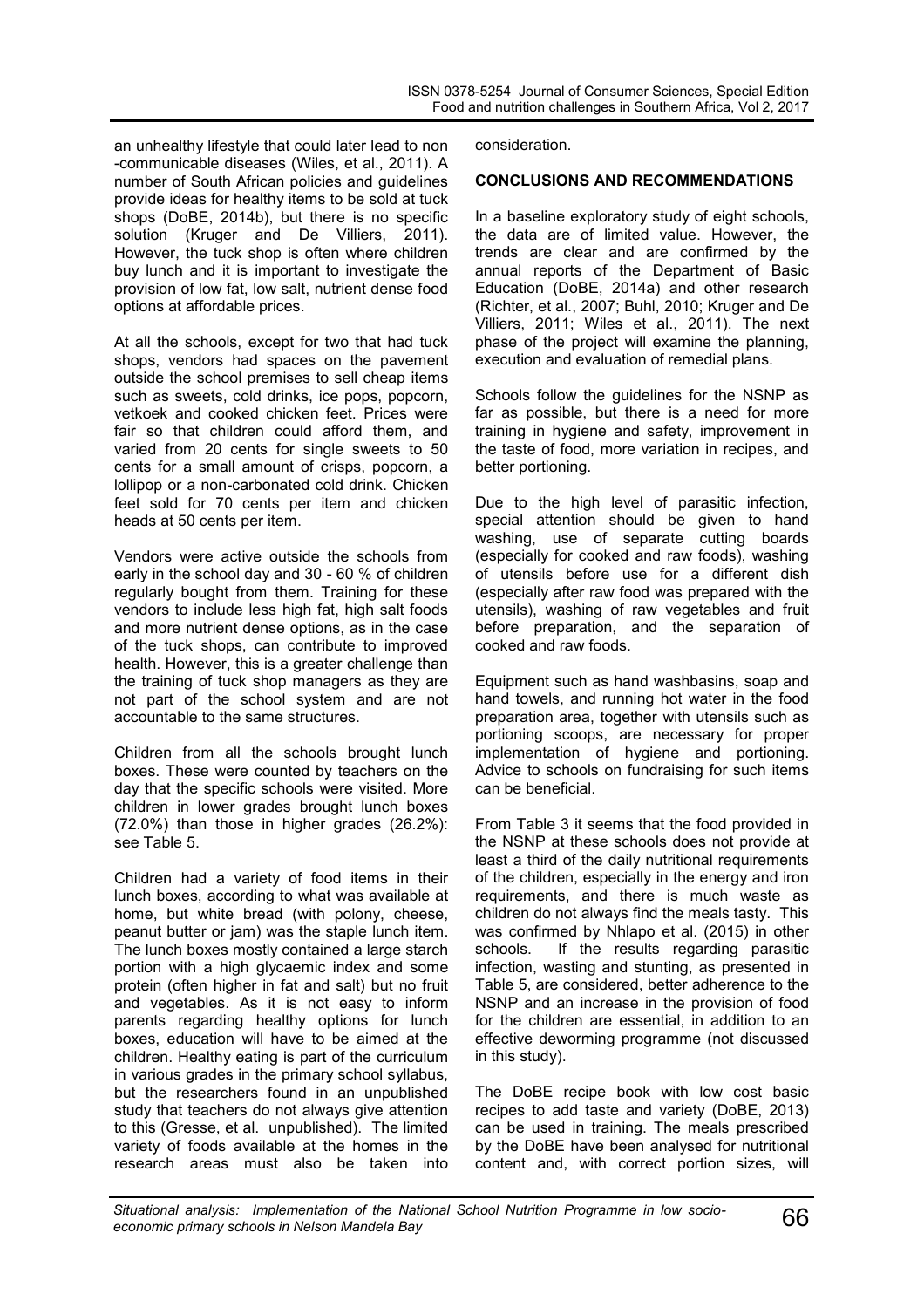provide the necessary nutrients for an average of 30% of the nutritional needs of children (DoBE, 2009). The small size and variety of fruit and vegetable portions are of special concern. Buyers can be trained to look for products in season and vegetable gardens can be started at schools.

Training and discussions on healthy, affordable, non-perishable items with tuck shop managers and vendors will be an important aspect of the next phase of the study. Various studies (Wiles, et al., 2011; Kroone & Alant, 2012) have discussed the barriers to selling healthy items to children at tuck shops, with some foods not seen as "cool". In addition, the advertising power of packaging often attracts children to high fat, salt and sugar items. Training should focus both on what should be sold and the quality of these items, and on advertising and promotion strategies for items. Clear guidelines are provided for the operation of tuck shops by the DoBE (DoBE, 2014b), including guidelines on the selection of healthy food items. While these guidelines can be used in the training of vendors, they are not controlled by the DoBE. The value and benefits of training will have to be clearly communicated for their acceptance.

The children themselves need training regarding healthy, low cost lunch boxes. The benefits of a healthy diet should be emphasized, and ways to improve the "image" of the lunch box need to be found. Co-operation of other health workers dietitians and nursing staff of clinics in the community, as well as teachers  $-$  should be sought. Effective image-rich pamphlets can be used to communicate with parents, as well as parent-teacher evenings.

### **ACKNOWLEDGEMENTS**

The authors acknowledge with gratitude the cooperation of the other researchers in the study and the participants who gave their time for the survey and training.

# **REFERENCES**

Buhl, A., 2010, *Meeting nutritional needs through school feeding: a snapshot of four african nations,* viewed 20 July 2016, from http://www.bing.com/search?q= Meeting+Nutri tional+Needs+Through+School+Feeding%3A++ A+Snapshot+of+Four+African+Nations&src=IE-SearchBox&FORM=IESR02.

DoBE (Department of Basic Education), 2013, *Mnandi 4 sure*, Government Printers, Pretoria, South Africa, viewed 21 July 2016, from http:// www.education.gov.za/Portals/0/Documents/ Publications.<br>DoBE. 201

DoBE, 2014a, *National school nutrition programme*, Report 2013/2014, Department of Basic Education, Pretoria, South Africa, viewed 21 July 2016, from http://www.education.gov.za/ Portals/0/Documents/Publications .

DoBE, 2014b, *National school nutrition programme: guidelines for tuck shop operators,* Department of Basic Education, Pretoria, South Africa, viewed 20 July 2016, from http:// www.education.gov.za/Portals/0/Documents/Pu blications/NSNP%20GuideLines%20for%20Tuc k%20Shop%20Operators%20Print%20ready.pdf ?ver=2015-02-03-140930-720.

DoBE, 2015, *Annual report 2014/2015*, Department of Basic Education, Pretoria, South Africa, viewed 11 March 2017, from http:// www.education.gov.za/Portals/0/Documents/ Reports/DBE%20Annual%20Report%2020115. PDF?ver=2015-10-07-093856-740

Department of Education, 2009, *National school nutrition programme: a guide for secondary schools*, Pretoria, South Africa, viewed 21 July 2016, from http://www.education.gov.za/ Portals/0/Documents/Publications.

DRI USDA, 2005, *Dietary reference intakes for energy, carbohydrate, fiber, fat, fatty acids, cholesterol, protein, and amino acids,* Food and Nutrition Board, Institute of Medicine, The Nutritional Academies Press, Washington, viewed 23 November 2016, from https:// www.nal.usda.gov/sites/default/files/fnic\_uploa ds//energy\_full\_report.pdf.

Faber, M., Laurie, S., Maduna, M., Magudulela, T. & Muehlhoff, E., 2013, Is the school food environment conducive to healthy eating in poorly resourced South African schools? *Public Health Nutrition* 17(6), 1214-1223.

Gresse, A., Somhlahlo, N. & Truter, B., Unpublished, *Knowledge and practices of teachers in primary and secondary schools in the Eastern Cape regarding the prescribed nutrition content of the school syllabus*.

Iversen, P.O., du Plessis, L., Marais, D., Morseth, M., Hoisaether, E.A., Herselman, M., 2011, Nutritional health of young children in South Africa over the first 16 years of democracy, *South African Journal of Child Health* 5(3), 72-77.

Kroone, D. & Alant, B, 2012, Competing with the tuck shop: how can I influence teenage food choices in this South African high school? *Educational Research for Social Change* 1(1), 69-84.

Kruger, S. & de Villiers, A, 2011, Do tuck shops contribute to an unhealthy, obesogenic lifestyle